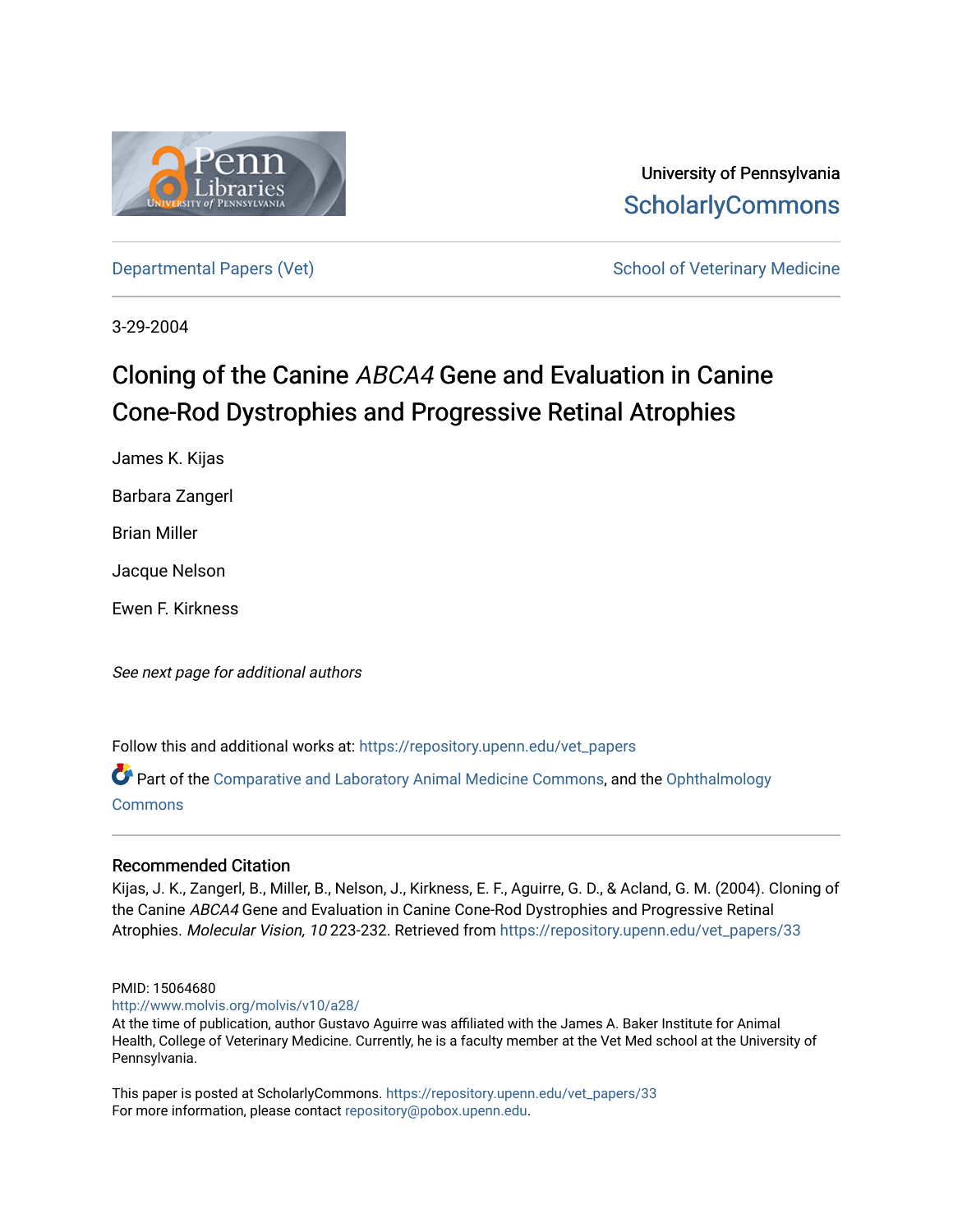## Cloning of the Canine ABCA4 Gene and Evaluation in Canine Cone-Rod Dystrophies and Progressive Retinal Atrophies

### Abstract

PURPOSE: To characterize a novel early onset canine retinal disease, and evaluate the ATP-binding cassette transporter gene ABCA4 as a potential candidate gene in this and other canine retinal degenerations.

METHODS: Retinal disease was characterized ophthalmoscopically and electroretinographically in two pit bull terrier dogs and their purpose-bred descendants. All 50 exons of the canine ABCA4 gene were amplified, cloned and sequenced from retinal mRNA of a normal, a carrier and an affected animal, and polymorphisms identified. The latter were used to search for association between ABCA4 and retinal disease both within the study pedigrees and in additional canine breeds segregating retinal degenerations.

RESULTS: The disease derived from either founder is distinguished by early, severe, and rapidly progressive loss of cone function accompanied by progressive rod loss that is only relatively slower. Cloning and comparative sequencing of ABCA4 identified six point mutations, none of which were obviously pathogenic. Crossbreeding studies revealed that the diseases in the two founders, although similar, are nonallelic. Pedigree analysis of segregating polymorphisms revealed dissociation between ABCA4 and both retinal phenotypes.

CONCLUSIONS: The early, severe cone dysfunction in these diseases distinguish them from other forms of canine Progressive Retinal Atrophy. The development of a research population segregating these diseases presents two large animal models for the heterogenous human diseases termed cone-rod dystrophies. Analysis of the canine ABCA4 homolog gene documented its sequence and identified a set of point mutations that were used to exclude this gene as causal to these canine cone-rod dystrophies.

### **Disciplines**

Comparative and Laboratory Animal Medicine | Medicine and Health Sciences | Ophthalmology | Veterinary Medicine

### **Comments**

PMID: 15064680

### <http://www.molvis.org/molvis/v10/a28/>

At the time of publication, author Gustavo Aguirre was affiliated with the James A. Baker Institute for Animal Health, College of Veterinary Medicine. Currently, he is a faculty member at the Vet Med school at the University of Pennsylvania.

### Author(s)

James K. Kijas, Barbara Zangerl, Brian Miller, Jacque Nelson, Ewen F. Kirkness, Gustavo D. Aguirre, and Gregory M. Acland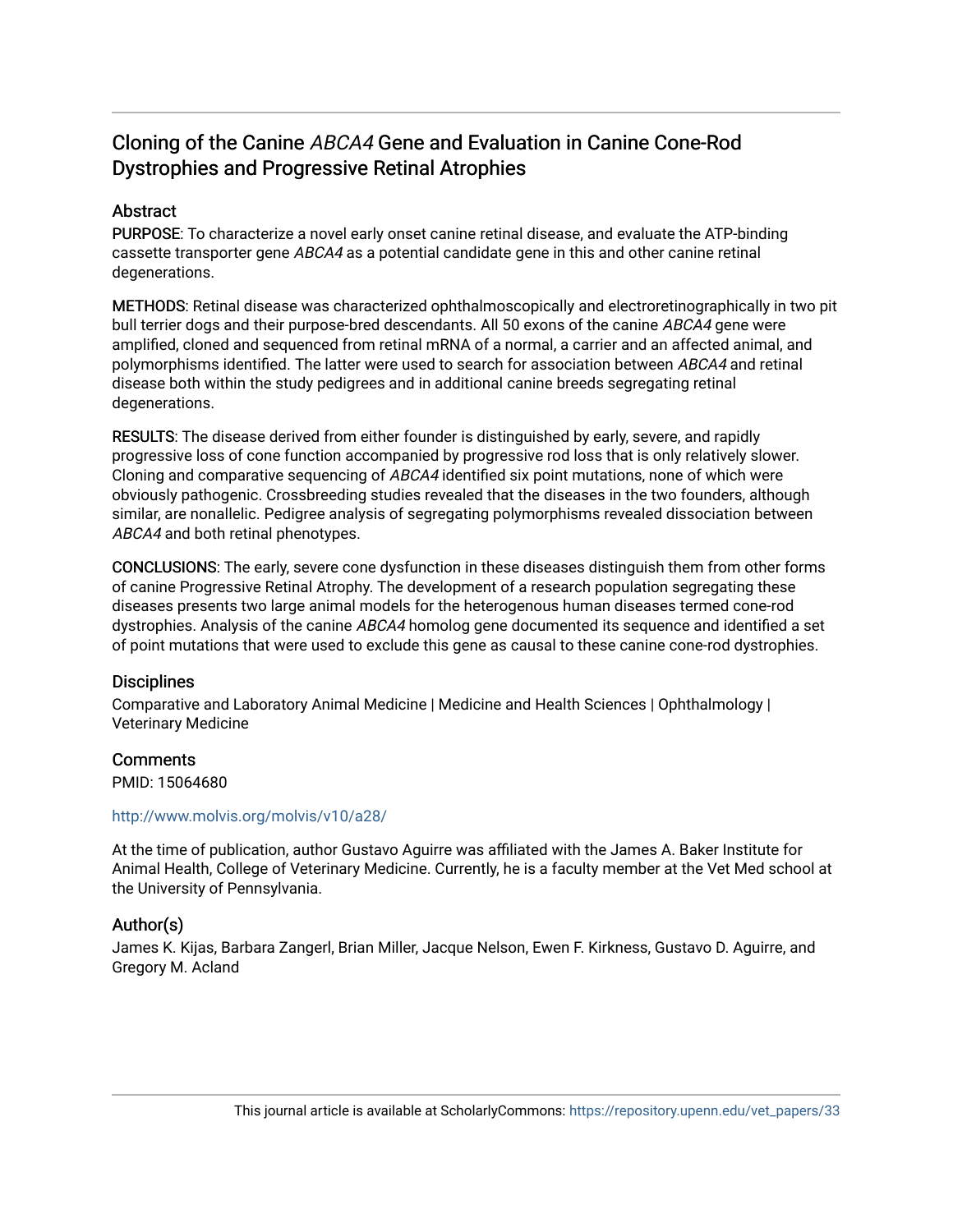## **Cloning of the canine** *ABCA4* **gene and evaluation in canine conerod dystrophies and progressive retinal atrophies**

**James W. Kijas,1 Barbara Zangerl,1 Brian Miller,1 Jacque Nelson,1 Ewen F. Kirkness,2 Gustavo D. Aguirre,1 Gregory M. Acland1**

*1 James A. Baker Institute for Animal Health, College of Veterinary Medicine, Cornell University, Ithaca, NY; 2 The Institute for Genomic Research, Rockville, MD*

**Purpose:** To characterize a novel early onset canine retinal disease, and evaluate the ATP-binding cassette transporter gene *ABCA4* as a potential candidate gene in this and other canine retinal degenerations.

**Methods:** Retinal disease was characterized ophthalmoscopically and electroretinographically in two pit bull terrier dogs and their purpose-bred descendants. All 50 exons of the canine *ABCA4* gene were amplified, cloned and sequenced from retinal mRNA of a normal, a carrier and an affected animal, and polymorphisms identified. The latter were used to search for association between *ABCA4* and retinal disease both within the study pedigrees and in additional canine breeds segregating retinal degenerations.

**Results:** The disease derived from either founder is distinguished by early, severe, and rapidly progressive loss of cone function accompanied by progressive rod loss that is only relatively slower. Cloning and comparative sequencing of *ABCA4* identified six point mutations, none of which were obviously pathogenic. Crossbreeding studies revealed that the diseases in the two founders, although similar, are nonallelic. Pedigree analysis of segregating polymorphisms revealed dissociation between *ABCA4* and both retinal phenotypes.

**Conclusions:** The early, severe cone dysfunction in these diseases distinguish them from other forms of canine Progressive Retinal Atrophy. The development of a research population segregating these diseases presents two large animal models for the heterogenous human diseases termed cone-rod dystrophies. Analysis of the canine *ABCA4* homolog gene documented its sequence and identified a set of point mutations that were used to exclude this gene as causal to these canine cone-rod dystrophies.

Hereditary retinal degenerations form a diverse spectrum of blinding disorders that affect humans and other mammals. Those diseases recognized in non-human species provide invaluable model systems for studies of disease pathogenesis and the evaluation of treatment strategies. Such models are of particular value when their genetic basis is well understood and they faithfully reproduce the phenotypic characteristics of human disease. Naturally occurring canine hereditary retinal degenerations, such as the T4R opsin mutant dog [1], satisfy these criteria and can facilitate experiments which are currently difficult or impossible in other organisms. The demonstration of gene therapy mediated vision restoration within a canine model of Leber congenital amaurosis (LCA) is a powerful example [2].

Causal mutations for an increasing number of canine hereditary retinal degenerations are being determined. For example, pathogenic mutations have been identified in the canine *PDE6A* and *PDE6B* genes for the α and β subunits of the cGMP specific phosphodiesterase [3,4], the *RPE65* gene[5], the RP GTPase regulator *RPGR* [6], the cone-specific cyclic nucleotide-gated channel β subunit gene *CNGB3* [7] and rhodopsin *RHO* [1]. The resulting disorders model autosomal recessive, autosomal dominant, and X-linked retinitis pigmentosa (*PDE6A* and *PDE6B*, *RHO*, and *RPGR*, respectively), Leber congenital amaurosis (*RPE65*) and achromatopsia (*CNGB3*). With the exception of achromatopsia, these canine diseases are all rod-cone degenerations or dysplasias, in which rod disease, dysfunction, and death precede loss of cones; they are collectively termed Progressive Retinal Atrophy (PRA) and are homologous to human Retinitis Pigmentosa (RP). There is as yet no published animal model corresponding to the human cone-rod dystrophies (CRD), a group of disorders distinguished from rod-cone degenerations, such as RP, by the relatively earlier loss of cone function in CRD. In some CRD patients cone dysfunction markedly precedes rod loss, but in others there is concurrent cone and rod dysfunction. Currently, eight human CRD loci and seven causal genes (RetNet) are recognized.

Mutations in the ATP-binding cassette transporter gene (*ABCA4*) have been associated with a diversity of human retinal disorders. Over 200 unique human *ABCA4* sequence variants have been reported from patients affected with cone-rod dystrophy, Stargardt macular dystrophy, age related macular degeneration (AMD), and autosomal recessive RP [8-11].

The *ABCA4* gene, a member of the ATP-binding cassette (ABC) transporter superfamily, is only expressed in rod photoreceptors of the retina [12] and its precise role in membrane transport remains an open question. The human gene com-

Correspondence to: Gregory M. Acland, Retinal Disease Studies Facility, University of Pennsylvania/New Bolton Center, 382 West Street Road, Kennett square, PA 19348; Phone: (610) 444-1361; FAX: (610) 925-8112; email: gma2@cornell.edu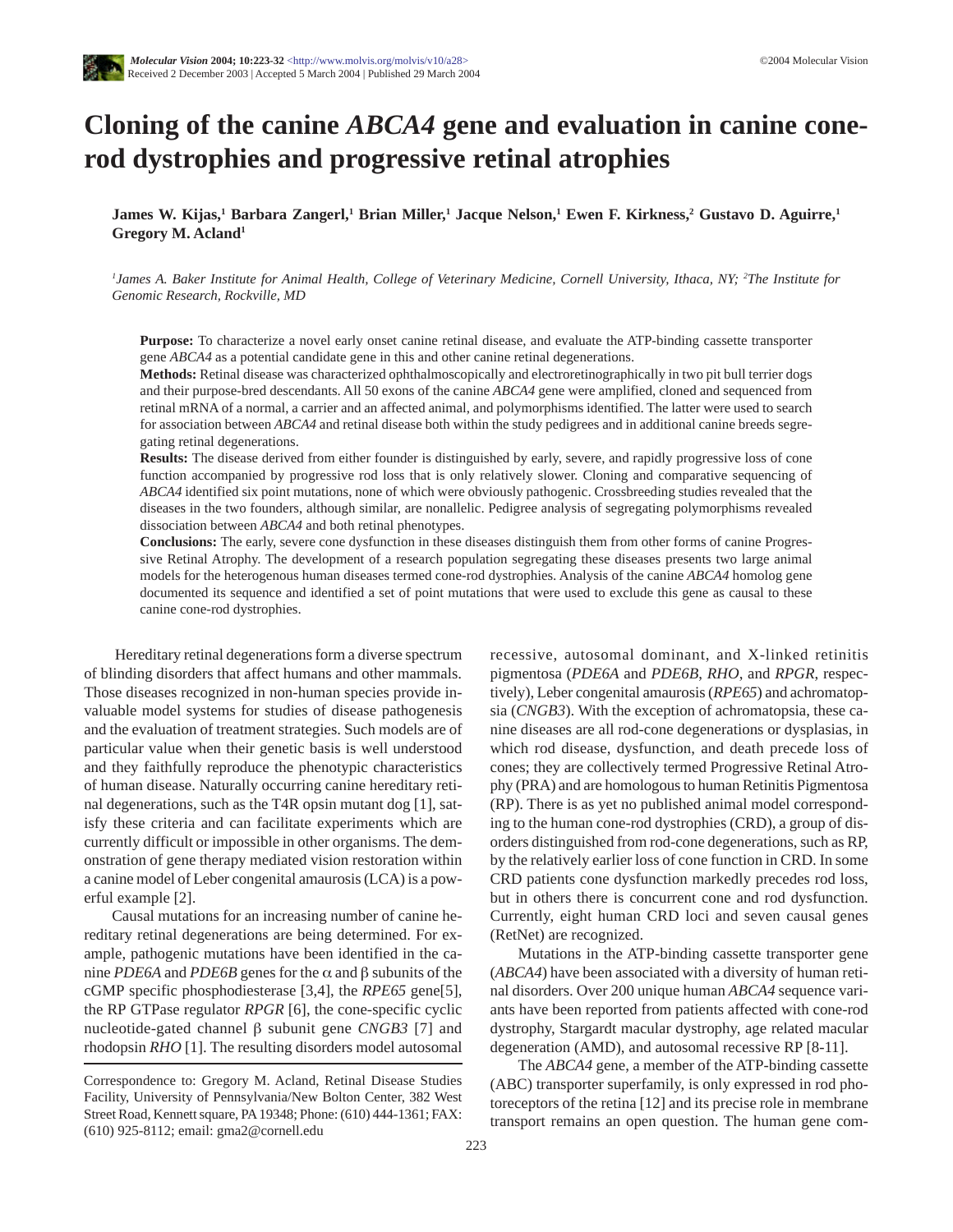prises 50 exons covering more than 100 kB of genomic sequence on chromosome 1p22.1 [13]. The canine homolog of this gene has not yet been characterized.

We now report an early onset PRA-like disease derived from pit bull terriers, that shares clinical features with the human cone rod dystrophies. A resource strain of such dogs has now been developed to allow characterization of the disease phenotype and identification of the causal mutation. To evaluate *ABCA4* as a candidate gene in this and other canine diseases, the canine *ABCA4* homolog has been sequenced and mapped on the canine genome.

#### **METHODS**

*Animals and pedigrees:* Two independently acquired dogs were used as founders for the study pedigrees (animals 1 and 3, Figure 1). These founders were both of pit bull terrier ancestry, but were not known to be related to each other. Animal 1 was outbred to two beagle derived crossbred dams (N2, N3) known to be free of retinal degenerative disease alleles. The resulting heterozygous offspring were either interbred, or backcrossed to an affected dog to generate 29 animals segregating the disease phenotype (Figure 1). Animal 2 was bred to a homozygous normal sire (N1) to produce obligate heterozygous offspring which were then interbred to generate 15 F2 animals segregating the disease phenotype (Figure 1). Complementation tests to investigate disease allelism were performed by mating two descendants (animals 14 and 78, Figure 1) of the first founder (animal 1, Figure 1) either directly to the second founder (animal 3, Figure 1) or to one of her affected descendants (animal 78, Figure 1), respectively. The subsequent crossbred strains segregating these retinal degeneration phenotypes are maintained at the Retinal Disease Studies Facility, Kennet Square, PA. All animal procedures were in accordance with the ARVO Statement for the Use of Animals in Ophthalmic and Vision Research.

Retinal tissue for RNA analysis (see below) was collected from three animals; blood samples for segregation analysis was collected from a total of 31 animals. Additional blood samples were obtained from 67 privately owned dogs from the following 11 breeds of dogs with PRA (number of affected individuals given in parenthesis): akita (4), American cocker spaniel (5), American eskimo dog (3), Australian cattle dog



Figure 1. Study pedigree of dogs segregating cone-rod dystrophy. Two affected pit bull terriers (animals 1 and 3) were outcrossed to homozygous normal animals (N1-3). Heterozygous offspring were then either intercrossed or bred to affected animals to generate informative litters. Electroretinography was used to determine the presence of the disease. Affected animals are denoted by solid symbols while asymptomatic animals are illustrated either with half filled (where obligate heterozygotes) or empty symbols (where both parents are non-affected and status at the mutation is unknown). Complementation test-breedings resulted in animals 29-37, and 150-151, all ten of which were non-affected, establishing that the diseases derived from animals 1 and 3, although phenotypically similar, are non-allelic.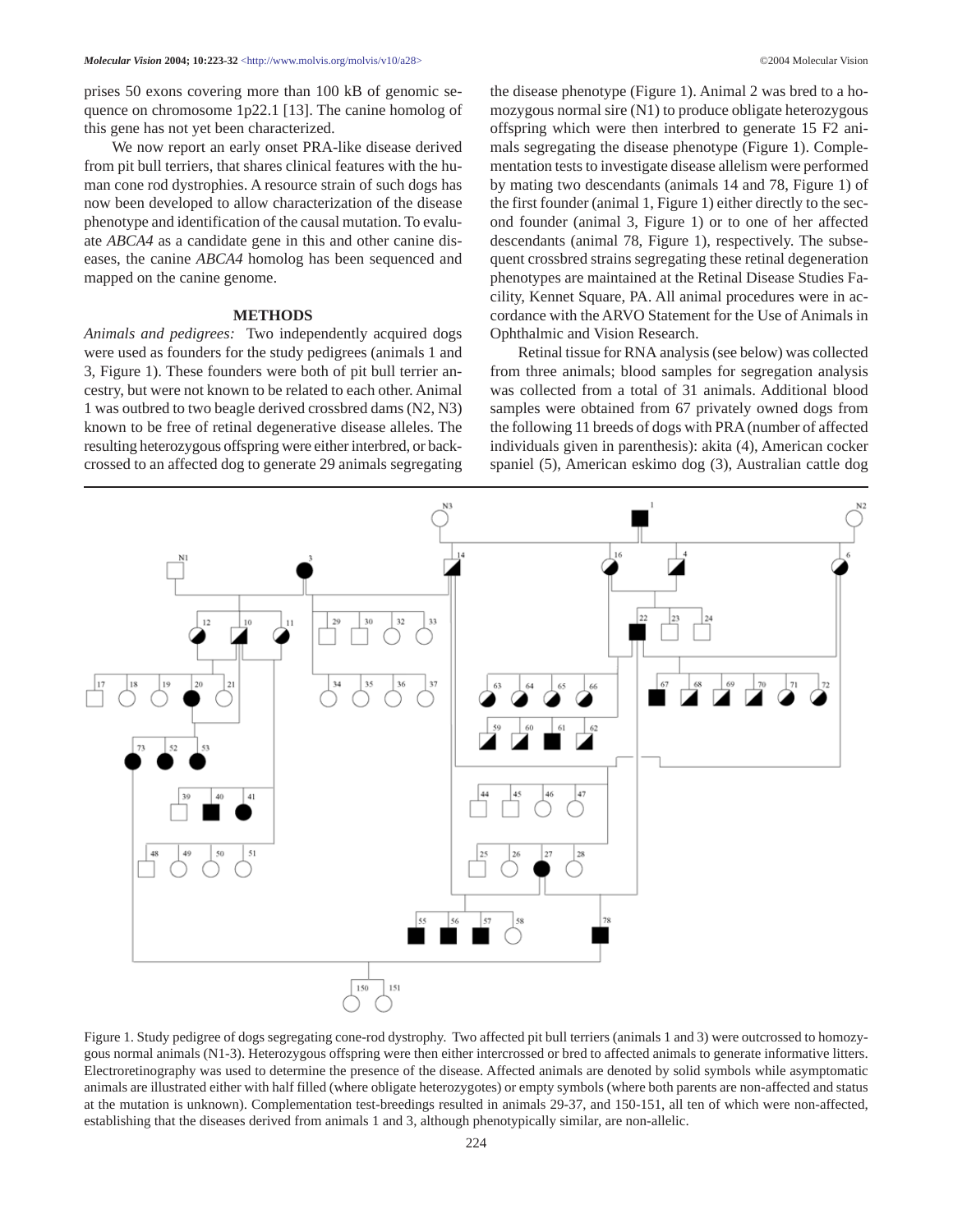(3), basenji (4), English springer spaniel (4), Glen of Imaal terrier (4), Italian greyhound (4), papillon (4), poodle (3) and Tibetan terrier (5).

*Phenotypic ascertainment:* Diagnosis of retinal phenotype in all colony dogs was established by electroretinography[14,15], and confirmed by clinical examination including indirect ophthalmoscopy. Diagnosis of retinal phenotype in non-colony dogs was by indirect ophthalmoscopy. In selected cases, eyes were enucleated immediately postmortem and fixed either for high resolution retinal morphological examination, or for standard histopathologic examination as described previously [14,16]

*Cloning of canine ABCA4:* Total RNA was isolated from retinal tissue using TRIzol (Invitrogen, Carlsbad, CA) and a single chloroform extraction. First strand cDNA was synthesized in 20  $\mu$ l reactions using an oligo d(T)16 primer and the GeneAmp RNA PCR kit by following the manufacturers recommendations (Perkin Elmer, Foster City, CA). Nine pairs of canine specific primers were designed to amplify overlapping fragments spanning the 6810 bp *ABCA4* translated region (Table 1). First strand cDNA was amplified in 20  $\mu$ l reactions containing 0.4 µM both forward and reverse primer (Table 1), 1.5 mM MgCl<sub>2</sub>, 50 mM KCl, 10 mM Tris-HCl (pH 8.3), 200 µM dNTP, and 0.5 U Taq polymerase. For each primer pair the PCR annealing temperature was set at 55 °C for 35 cycles in a thermal cycler (PTC-200, MJ Research, Waltham, MA).

**TABLE 1. PRIMERS USED FOR THE RT-PCR BASED CLONING OF THE CANINE** *ABCA4* **GENE**

| Primer                               | Sequence $(5'-3')$                                  | STS<br>bp | Exons         |
|--------------------------------------|-----------------------------------------------------|-----------|---------------|
| 17B<br>18                            | ATGTCCTTTCCTGTCGCTGCACC<br>CAACTGAGTCAGACAGGCCAATGT | 597       | $5'$ UTR-4    |
| 1<br>$\mathfrak{D}$                  | ACCTTGTCTCGACTCATGGACACC<br>GAAGTTCAGCATGGCTTCTGCAG | 1053      | $4 - 11$      |
| 3a<br>4a                             | CACAGATGACCATGATCAGAGAC<br>GGAGCATCATCTTCATGGACATC  | 1197      | $11 - 16$     |
| 5<br>6                               | TTGGCACTGAGTACCTGGCTCGCT<br>TCTTGCGCACCAAGGTTAAG    | 1077      | $16 - 23$     |
| 7<br>8b                              | TGTCCACTCACCACATGGACGA<br>ATCTGGCCAAGGTGGCTTAA      | 1402      | $23 - 33$     |
| 9<br>10                              | GAGCAAATTCTGGGTCAAT<br>GATGAAGGTGATGGCACTGCTG       | 796       | $32 - 38$     |
| 11<br>12                             | CAGCACAGCCTATGTGGCCTTG<br>CGTCACCTGAGGTCACTGTGGT    | 623       | $38 - 43$     |
| 13<br>14                             | GTCTTCTGGGAGTGAATGGAGCT<br>GACTTGAGATGCTGAATGGTGC   | 572       | $43 - 47$     |
| 1.5<br>16A                           | GAGGAGTGTGAGGCTCTGTGTA<br>GGTCCAATCAGATGACCATAT     | 522       | $47 - 3$ 'UTR |
| ABCA4-ex13SNPFor<br>ABCA4-ex13SNPRev | CTGATCCTGTGGAAGACTTCC<br>GTAAGGCATCTGCTGGAGATAG     | 134       | exon 13       |
| ABCA4-ex27SNPFor<br>ABCA4-ex27SNPRev | CAGGGCTCCAATGGCTGCTCT<br>TGGTGGAATCGCTTGACCAGCAA    | 146       | $exon$ 27     |

Nine pairs of canine specific primers were designed to amplify overlapping fragments spanning the 6810 bp *ABCA4* translated region. Primers were designed based on Genbank entries AY427777, AY427778, and AY427779.

Following electrophoresis on 2% agarose gels, amplified fragments were excised, purified and directly sequenced using dye terminator chemistry and an ABI 3700 DNA sequencer (Applied Biosystems, Foster City, CA). DNA sequences were aligned using Sequencer software (Gene Codes Corporation, Ann Arbor, MI) and estimates of nucleotide diversity calculated using MEGA version 2.0 [17].

*Analysis of ABCA4 polymorphism:* A non-synonymous A to C transversion at nucleotide 1880 was detected in the PCR fragment amplified from primers ABCA4-ex13F and ABCA4-ex13R (Table 1) using the conditions described above. Digestion of the 134 bp fragment with *Aci* (GCGG) into two fragments (96 bp and 36 bp) reports the presence of C at position 1880 while presence of the undigested fragment reports presence of A at position 1880. A non-synonymous G to A transition at nucleotide 3958 was detected in the PCR fragment amplified from primers ABCA4-ex27F and ABCA4 ex27R (Table 1) using the same conditions. Digestion of the 146 bp fragment with *Pst*I (CTGCAG) into two fragments (122 bp and 24 bp) reports the presence of G at position 3958 while presence of the undigested fragment reports presence of A at position 3958. An estimate of linkage disequilibrium

| TABLE 2. ABCA4 GENOTYPES IN PRA AFFECTED AND NORMAL |  |
|-----------------------------------------------------|--|
| <b>ANIMALS</b>                                      |  |

|            |                          | PRA Affected dogs        |                | Non-affected dogs        |                                              |                          |  |  |  |  |
|------------|--------------------------|--------------------------|----------------|--------------------------|----------------------------------------------|--------------------------|--|--|--|--|
| Breed      | Number                   | Exon 13<br>SNP           | Exon 27<br>SNP | Number                   | --------------------------<br>Exon 13<br>SNP | Exon 27<br>SNP           |  |  |  |  |
| . <u>.</u> | $- - - - - - -$          | -------                  | -------        | $- - - - - -$            | $- - - - - - - -$                            | -------                  |  |  |  |  |
| akita      | $\overline{\mathbf{c}}$  | C/C                      | A/A            | $\overline{\phantom{a}}$ | $\overline{\phantom{a}}$                     | $\overline{\phantom{a}}$ |  |  |  |  |
|            | $\mathbf{1}$             | A/C                      | A/A            | $\overline{\phantom{a}}$ | $\sim$                                       | $\overline{\phantom{a}}$ |  |  |  |  |
|            | 1                        | C/C                      | G/G            | $\overline{\phantom{a}}$ | $\sim$                                       | $\overline{\phantom{a}}$ |  |  |  |  |
|            | $\overline{\phantom{0}}$ | $\sim$                   | $\sim$         | 1                        | C/C                                          | A/G                      |  |  |  |  |
|            | $\overline{\phantom{a}}$ | $\overline{\phantom{a}}$ | $\sim$         | $\mathbf{1}$             | A/C                                          | A/G                      |  |  |  |  |
| American   | 4                        | C/C                      | A/A            | 1                        | C/C                                          | A/A                      |  |  |  |  |
| cocker     | 1                        | A/C                      | A/G            | $\overline{a}$           | $\sim$                                       | $\sim$                   |  |  |  |  |
| spaniel    |                          |                          |                |                          |                                              |                          |  |  |  |  |
| American   | 3                        | C/C                      | A/A            | $\overline{\mathbf{c}}$  | C/C                                          | A/A                      |  |  |  |  |
| Eskimo     |                          |                          |                |                          |                                              |                          |  |  |  |  |
| Australian | 1                        | A/A                      | G/G            | 1                        | A/A                                          | G/G                      |  |  |  |  |
| cattle dog | $\mathbf{1}$             | A/A                      | A/G            | $\overline{a}$           | $\overline{\phantom{a}}$                     | $\overline{\phantom{a}}$ |  |  |  |  |
|            | 1                        | A/C                      | A/G            | -                        | $\overline{\phantom{a}}$                     | $\overline{\phantom{a}}$ |  |  |  |  |
| basenji    | 1                        | A/A                      | A/A            | -                        | $\sim$                                       | $\overline{\phantom{a}}$ |  |  |  |  |
|            | $\mathbf{1}$             | A/A                      | G/G            | 1                        | A/A                                          | G/G                      |  |  |  |  |
|            | $\overline{a}$           | A/A                      | A/G            | $\mathbf{1}$             | A/A                                          | A/G                      |  |  |  |  |
| English    | 1                        | A/C                      | A/A            | 1                        | A/C                                          | A/A                      |  |  |  |  |
| springer   | 3                        | C/C                      | A/A            | $\overline{a}$           | C/C                                          | A/A                      |  |  |  |  |
| spaniel    |                          |                          |                |                          |                                              |                          |  |  |  |  |
| Glen of    | 4                        | A/A                      | G/G            | 1                        | A/A                                          | G/G                      |  |  |  |  |
| Imaal      | L.                       | $\sim$                   | $\sim$         | 1                        | A/C                                          | A/G                      |  |  |  |  |
| terrier    |                          |                          |                |                          |                                              |                          |  |  |  |  |
| Italian    | 1                        | A/A                      | A/A            | 2                        | A/A                                          | A/A                      |  |  |  |  |
| greyhound  | 3                        | A/A                      | A/G            | 1                        | A/A                                          | A/G                      |  |  |  |  |
|            |                          |                          |                |                          |                                              |                          |  |  |  |  |
| papillon   | 1                        | A/A                      | A/G            | -                        | $\overline{\phantom{a}}$                     | $\overline{\phantom{m}}$ |  |  |  |  |
|            | 1                        | A/C                      | A/A            | $\overline{\phantom{a}}$ | $\sim$                                       | $\overline{\phantom{a}}$ |  |  |  |  |
|            | $\overline{\mathbf{2}}$  | C/C                      | A/A            | 2                        | C/C                                          | A/A                      |  |  |  |  |
| poodle     | 1                        | A/A                      | A/A            | -                        | $\sim$                                       | $-$                      |  |  |  |  |
|            | $\mathbf{1}$             | A/A                      | A/G            | $\overline{a}$           | A/A                                          | A/G                      |  |  |  |  |
|            | 1                        | A/C                      | A/A            | 1                        | A/C                                          | A/A                      |  |  |  |  |
|            |                          | $\sim$                   | $\sim$         | 1                        | A/A                                          | G/G                      |  |  |  |  |
| Tibetan    | $\overline{a}$           | C/C                      | A/A            | 2                        | C/C                                          | A/A                      |  |  |  |  |
| terrier    | 3                        | A/C                      | A/G            | ۰                        | $\overline{\phantom{0}}$                     | $\overline{\phantom{a}}$ |  |  |  |  |

Genotypes at two *ABCA4* SNPs determined for a panel of 67 dogs (43 affected by PRA, 24 nonaffected) representing 11 breeds.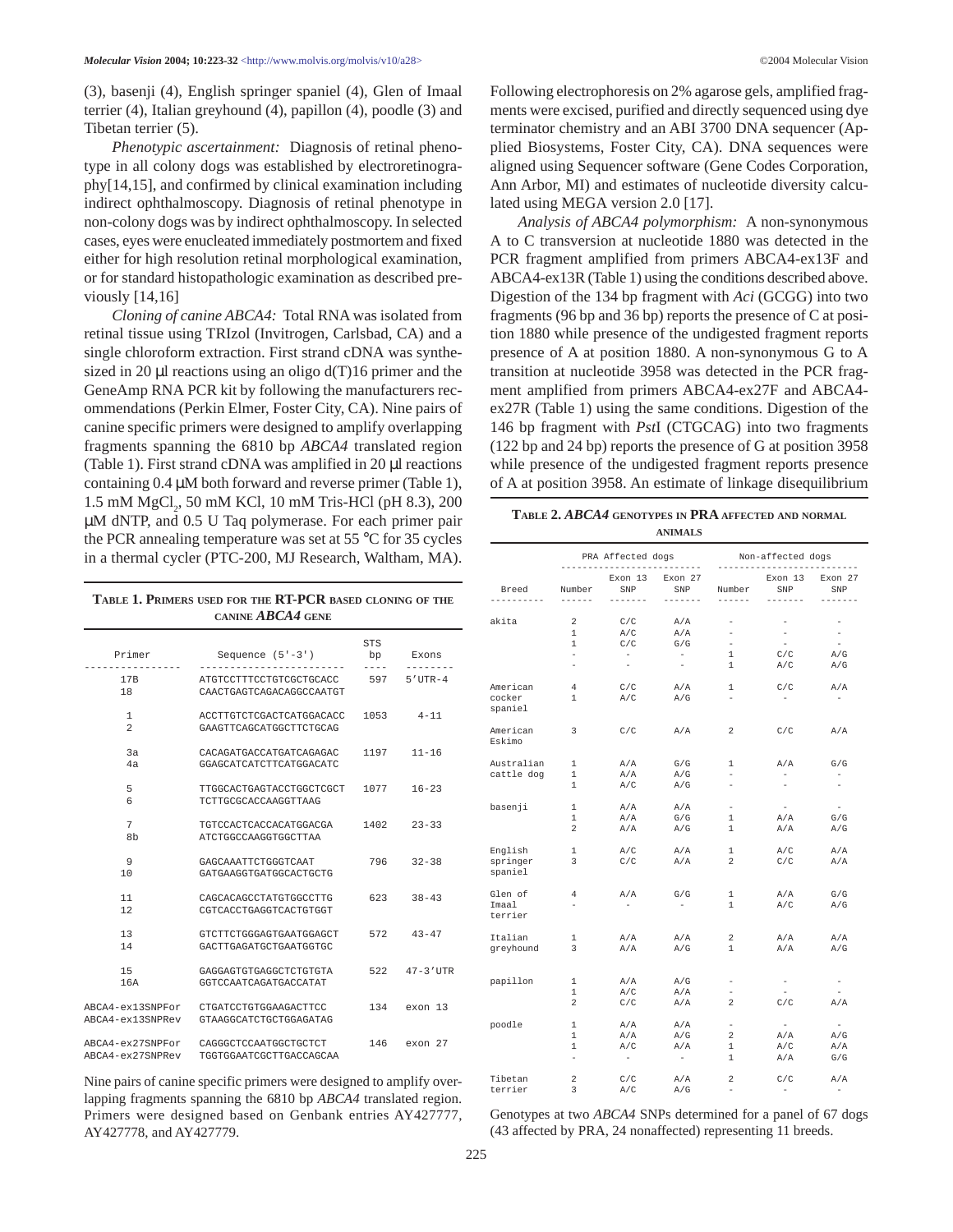(D') between the two positions was calculated from the animal set contained in Table 2. Compound heterozygotes (7/67) were first excluded where unambiguous phase could not be assigned before D' was estimated using DnaSP version 3.53 [18]. Amplification of *ABCA4* associated CFA6 microsatellites C06.636 and 2A11 was performed using previously published fluorescently labeled primers and conditions[19]. Amplified alleles were genotyped using an ABI310 Genetic Analyzer and GeneScan software (Applied Biosystems, Foster City, CA).

*Radiation hybrid mapping:* Nine previously published CFA6 genetic markers were used for radiation hybrid map construction; 2A11, AHTH228, C06.636, FH2164, FH2370, REN149M14, REN152F02, REN37H09 and VCAM1[19,20]. Amplification of each was performed as described on the FHCRC Dog Genome Project / Radiation Hybrid Mapping PCR Protocols webpage. Canine *ABCA4* was mapped using a 146 bp fragment of exon 27 amplified by primers ABCA4 ex27F and ABCA4-ex27R and an annealing temperature of 55 °C. PCR was performed for each marker using DNA from the 92 cell  $RH08_{3000}$  canine-hamster panel (Research Genetics, Huntsville, AL). Using Multimap [21], the linkage groups were defined where members returned two point Lod scores higher than 5.0. These marker groups were then ordered in relation to one another based on previously published RH and meiotic maps [19].

#### **RESULTS**

*Canine model of cone-rod dystrophy:* Both founder dogs (Animals 1 and 3, Figure 1) were young adults when first presented for clinical examination. Each dog exhibited marked loss of visually guided behaviour and widely dilated pupils under dim or bright ambient illumination, and was diagnosed ophthalmoscopically as affected with an advanced retinal degeneration. Electroretinographic responses of both dogs were essentially flat lines to stimuli under conditions that normally elicit distinct rod and cone responses (data not shown).

Younger dogs from subsequent generations demonstrated a clinical phenotype markedly different from previously described forms of PRA. Distinct pupillary dilatation, severe visual difficulties under well lit conditions, and intermittent nystagmus were present as soon after weaning as these signs could be evaluated. Electroretinograms (ERGs), recorded from all pups in informative litters as soon after weaning as practicable, demonstrated severe dysfunction of both cones and rods, with cone function consistently more severely impaired than that of rods; in some cases cone function was unrecordable. These findings were, broadly, similarly abnormal in affected dogs derived from either founder. All responses from such young affected dogs (Figure 2, columns 2, 3) were markedly reduced in amplitude compared to age matched non-affected dogs (Figure 2, column 1). Both rod-specific (Figure 2, line 2



Figure 2. Electroretinograms from normal and cone-rod dystrophic dogs. Electroretinograms recorded from representative normal (column 1) and cone rod dystrophic (columns 2, 3) dogs. Each vertical panel presents the responses to a red flash (line 1); a blue flash (line 2); a white flash (line 3); 5 Hz low intensity white light flashes (line 4); and 30 Hz high intensity white light flicker (lines 5, 6): These elicit rod-specific (lines 2, 4), cone-specific (lines 5, 6, 7) and mixed rod-cone responses respectively. Animal 53 derives its disease from one founder (Animal 3, Figure 1) and Animal 27 from the other (Animal 1, Figure 1). Because these diseases are nonallelic they are termed *crd1* and *crd2*, respectively. Although both cone and rod responses are markedly reduced in both affected dogs, the reduction in cone response amplitudes, relative to the loss of rod function, is far more severe than in previously described canine rod-cone degenerations and dysplasias. Residual cone function, at this age, is better preserved in animal 53 than Animal 27, a consistent albeit slight difference between CRD1 and CRD2 affected animals.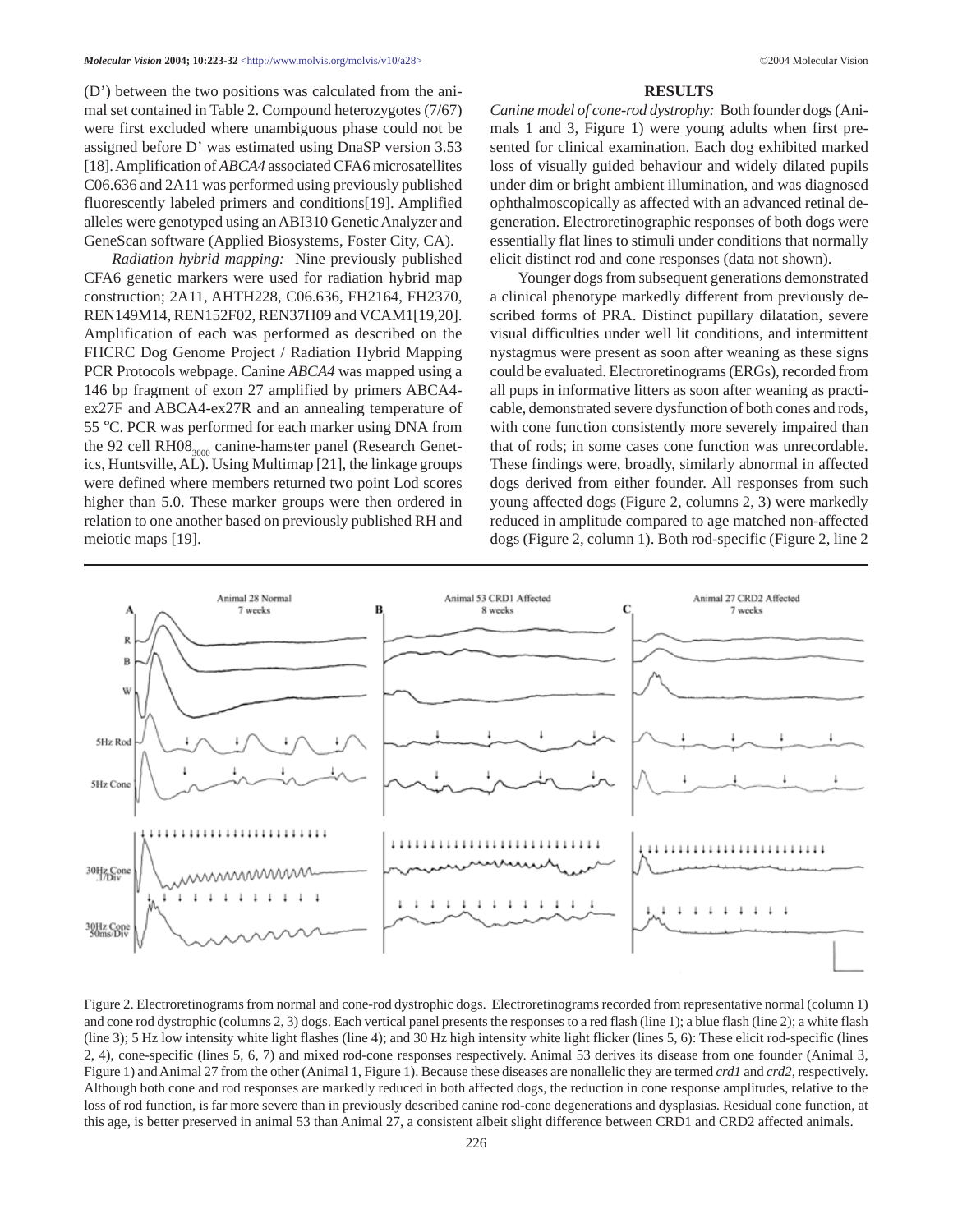and 4) and cone-specific (Figure 2, lines 5, 6 and 7) stimuli produced tiny or virtually absent responses from affected dogs. Stimuli eliciting mixed rod-cone responses (Figure 2, lines 1 and 3) were also markedly reduced in amplitude in affected dogs compared to non-affected. Ophthalmoscopic evidence of retinal thinning became apparent in affected pups between 3 months and 6 months of age. By 12 months of age all affected dogs demonstrated fixed dilated pupils, advanced generalized retinal degeneration on ophthalmoscopic examination, non-recordable ERG responses, and were clinically blind. Morphologic examination of affected eyes examined to date reveal only diffuse severe retinal degeneration in dogs over 6 months of age (data not shown).

Eight pups (Animals 29-37, Figure 1) were produced by breeding one of the founders (Animal 3, Figure 1) to an obligate heterozygous son (Animal 14, Figure 1) of the other founder. Two further pups (Animals 150, 151, Figure 1) were produced by breeding affected descendants of either founder to each other. Each of the 8 pups from the first litter was examined clinically and electroretinographically at 11 weeks and 5 months of age, and their retinas were examined morphologically at 5 months of age. The 2 pups from the second litter were examined clinically and electroretinographically at 8 weeks of age. All observations were within normal limits and none of the ten pups was affected with the retinal disease segregating in other litters of the study pedigree (data not shown).

*Cloning of canine ABCA4:* The genomic *ABCA4* sequence present within the December 2001 freeze of the human public draft sequence (found on the UCSC Genome Bioinformatics Site) was used to search the x1 database of the canine genome constructed by The Institute for Genome Research (TIGR). Of the 50 exons contained within the human query, partial or complete sequence hits were returned for 23 canine exons. This enabled design of canine specific primers for RT-PCR amplification of *ABCA4*. cDNA derived from both *crd* and normal retinal mRNA was amplified using nine primers sets (Table 1). Comparison of the amplified fragments from each mRNA preparation revealed products of the same length, indicating normal *ABCA4* splicing within the dystrophic reti-



Figure 4. Position of *ABCA4* on CFA6. A whole-genome dog/hamster  $RH_{3000}$  panel was used and the order of backbone markers (underlined) was chosen according to previous publication [19]. The map was extended with statistical support >100:1. The map is divided into three linkage groups based on two point linkage, and all distances correspond to  $cR_{3000}$  units. Corresponding cytogenetic position of genes on human chromosomes are shown (right panel)

|             |   |   | 1 1 1 1 1 1                                  |                        |  | $1 \quad 1 \quad 1$                          |                     |     | $1 \quad 1 \quad 1 \quad 1 \quad 1$                            |               |                |
|-------------|---|---|----------------------------------------------|------------------------|--|----------------------------------------------|---------------------|-----|----------------------------------------------------------------|---------------|----------------|
|             |   |   | 2 2 2 2 2 3                                  |                        |  |                                              | $3 \quad 3 \quad 3$ |     | $3 \t3 \t3 \t3 \t3$                                            |               |                |
|             | 9 | 9 | 9                                            | 9 O                    |  |                                              | $2 \quad 2 \quad 2$ |     | $3 \quad 3 \quad 3 \quad 4$                                    |               | $\overline{4}$ |
|             |   |   | 5 6 7 8                                      | $9 \qquad \qquad \cap$ |  | $3 \quad 4 \quad 5$                          |                     | 7 8 |                                                                | $9 \t 0 \t 1$ |                |
| HumanABCA4  |   |   | Glu Asn Val Asn Pro Arq                      |                        |  | Gly Ala Pro                                  |                     |     | Pro Glu Cys Pro Gly                                            |               |                |
| MouseABCA4  |   |   |                                              | Gln Ala Gly Leu        |  |                                              | --- Gln             |     | $\ldots$ $\ldots$ Asp $\ldots$ $\ldots$                        |               |                |
| CanineABCA4 |   |   | $\ldots$ $\ldots$ $\ldots$ $\ldots$ $\ldots$ |                        |  | Glu $---$                                    |                     |     | --- Ala Arq                                                    |               |                |
| HumanABCA4  |   |   | GAA AAC GTC AAC CCC CGA                      |                        |  | GGG GCG CCG                                  |                     |     | CCA GAG TGC CCA GGC                                            |               |                |
| MouseABCA4  |   |   | $\ldots$ C.A.C. GGT.TG                       |                        |  | $\mathsf{A}$ . $\mathsf{A}$ --- $\mathsf{A}$ |                     |     | $\ldots$ $\ldots$ GA. $\ldots$ C. $\ldots$ T                   |               |                |
| CanineABCA4 |   |   | $\ldots$ $--- - -  \ldots$                   |                        |  | $.A. --- A$                                  |                     |     | $\cdots$ $\cdots$ $\cdots$ $\cdots$ $\cdots$ $\cdots$ $\cdots$ |               |                |

Figure 3. Partial alignment of human, mouse and canine ABCA4 amino acid and nucleotide sequences. Alignment of ABCA4 from three species showing the position of missing residues in the dog. Amino acid residue numbers are given above the alignments of both protein (top) and nucleotide (bottom) sequence. Positions absent from non-human species are denoted with (-) and numbered in red type.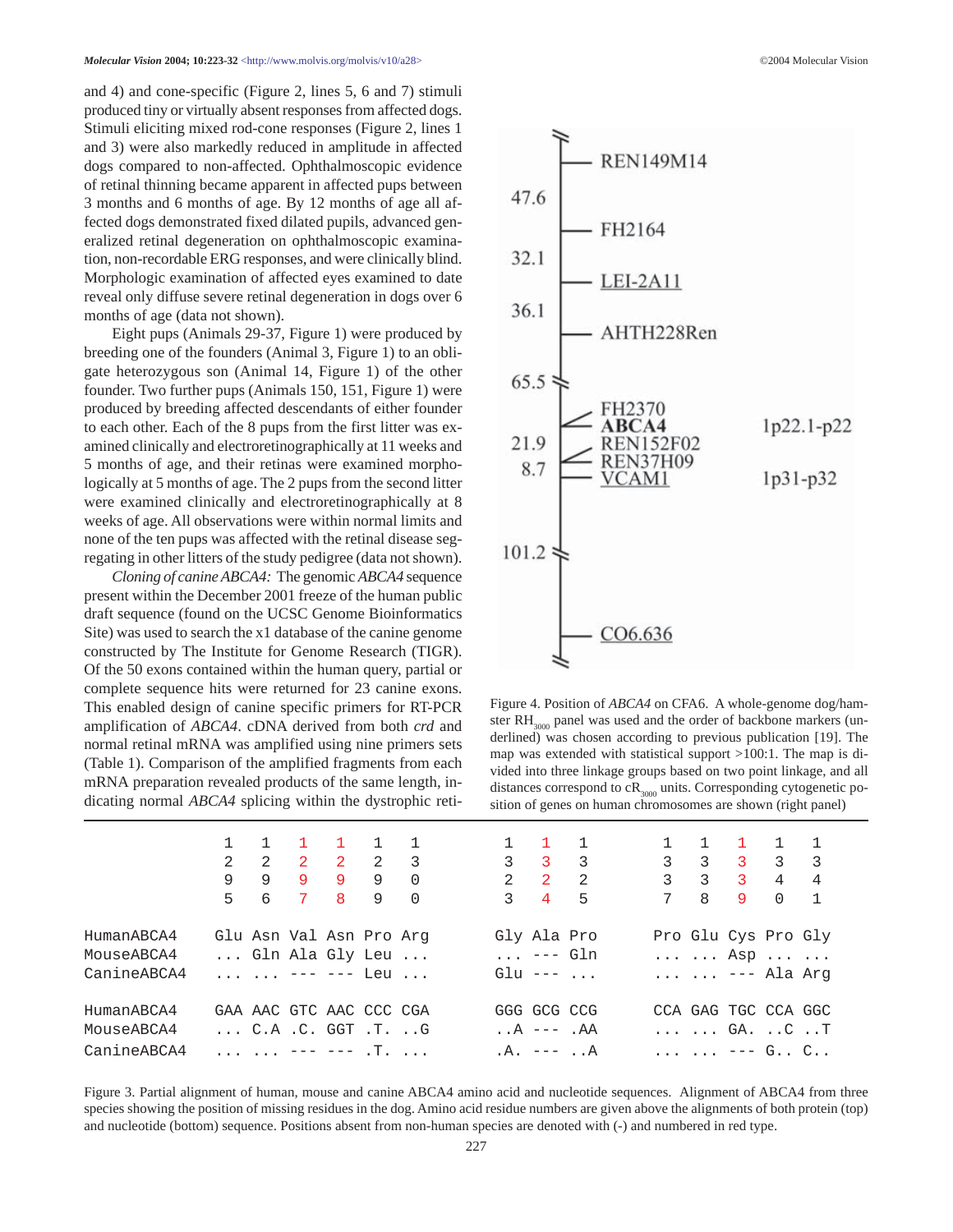nas. Single PCR products of the expected length were obtained in every instance suggesting the presence of only one *ABCA4* retinal transcript in both normal and dystrophic retina.

*High level of interspecies conservation:* Pairwise nucleotide diversity was calculated between the human, mouse and canine *ABCA4* sequence homologs. At synonymous sites, the nucleotide diversity  $(K_{S}T)$  between human and mouse  $ABCA4$ was 0.534±0.025 substitutions/site which is approximately equal to the average for genes compared between these lineages (average  $K_s$ =0.566 subs/site derived from a set of 45 genes, [22]). The nucleotide diversity at non-synonymous sites  $(K<sub>N</sub>)$ =0.059±0.003 revealed the gene has a much lower than average number of coding level substitutions (average  $K_{N}=0.125$  subs/site, [22]). Pairwise diversity calculations including the cloned canine *ABCA4* sequence revealed lower divergence from the human compared to the mouse gene at both synonymous and non-synonymous sites  $(\mathrm{K}_{\mathrm{S}}\text{=}0.356\text{\pm}0.018$ canine v human,  $K_s=0.571\pm0.026$  canine v mouse;  $K_{\text{N}}=0.046\pm0.003$  canine v human,  $K_{\text{N}}=0.063\pm0.004$  canine v mouse). Comparison of the predicted amino acid sequence revealed the canine ABCA4 has four missing residues when compared with the human molecule (Figure 3). Each of the four missing residues is located within a 42 amino acid region located within the first intracellular loop. Comparison of interspecies amino acid level diversity reveals this region has accumulated many more changes (K=0.215±0.043; 93 residues) than the average for the entire molecule (K=0.096±0.006; 2266 residues). Interspecies comparison of the 12 transmembrane domain alpha-helical segments revealed few differences  $(K=0.087\pm0.018; 242$  residues) while no differences were observed within the two ATP binding sites (residues 963-971 and 1972-1980).

*Radiation hybrid mapping of canine ABCA4:* Human *ABCA4* is located on 1p22.1 in a region estimated to be syntenic with canine chromosome 6 (CFA6) [19]. To reconstitute a portion of the CFA6 RH map and test for linkage with *ABCA4*, primers amplifying nine published canine markers and *ABCA4* exon 27 were tested on the RH08 $_{3000}$  canine-hamster RH panel. Figure 4 shows *ABCA4* in tight linkage with marker FH2370 confirming its location on CFA6 (two point LOD=14.0).

*ABCA4 sequence from normal and crd retina:* The complete 6810 bp coding region was sequenced and compared between a *crd* affected dog (animal 22: *crd/crd*; GenBank accession number AY427777), a non-affected littermate (animal 23: *crd*+ or +/+; GenBank accession number AY427778) and a beagle derived crossbred animal known to be homozygous wildtype for the *crd* mutation (animal P1117: +/+; GenBank accession number AY427779). Alignment revealed an expressed *ABCA4* transcript of the same length from each animal. A total of six point-mutations were identified consisting of three synonymous and three non-synonymous substitutions (Figure 5). Two of the six mutations were observed in

| Amino<br>Acid<br>Residue                                 | $\frac{0}{0}$ | $\begin{matrix} 1 \\ 0 \\ 1 \end{matrix}$                                                                                                  | $\begin{matrix} 1 \\ 0 \\ 2 \end{matrix}$ | $\frac{1}{4}$ | $\frac{1}{4}$ $\frac{1}{4}$                                                                                                      | $\frac{1}{9}$ | $\begin{array}{c} 1 \\ 9 \\ 6 \end{array}$                                                                                                                                                   | $\begin{array}{c}\n1 \\ 9 \\ 7\n\end{array}$ |       | $\begin{array}{ccc} 6 & 6 & 6 \\ 2 & 2 & 2 \\ 6 & 7 & 8 \end{array}$                                                                                 |       | $\begin{array}{c} 1 \\ 3 \\ 2 \\ 2 \end{array}$                                                                                  | $\frac{1}{3}$ 3 | $\frac{1}{7}$ | $\begin{array}{c} 1 \\ 7 \\ 4 \\ 7 \end{array}$                                 |  |
|----------------------------------------------------------|---------------|--------------------------------------------------------------------------------------------------------------------------------------------|-------------------------------------------|---------------|----------------------------------------------------------------------------------------------------------------------------------|---------------|----------------------------------------------------------------------------------------------------------------------------------------------------------------------------------------------|----------------------------------------------|-------|------------------------------------------------------------------------------------------------------------------------------------------------------|-------|----------------------------------------------------------------------------------------------------------------------------------|-----------------|---------------|---------------------------------------------------------------------------------|--|
| 22crd/crd TCC ATC TTG<br>$23 + /$<br>$P1117+/+$<br>Human |               | cars, a car a car<br>distance of the control<br>contract and contract<br>$\ldots$ $\ldots$ $\mathbb{T}$ $\ldots$<br>. T<br>and a state and |                                           |               | GTC GOG GGA<br>cars, a car a car<br>and a state and<br>contract and contract of<br>. A<br>district the state of the state<br>A.T |               | GTC CCA GAC<br>$\ldots$ $\ldots$ $\ldots$<br>contract and contract and<br>contract and contracts.<br>and a state and<br>. <del>.</del><br>. G                                                |                                              |       | GTT GAG GTT<br>contract and contract and a state<br>.<br>contract and contract the state.<br>C<br>contract and contract and con-<br>$.CG \ldots .C.$ |       | T <u>CT</u> GCA GAG<br>.<br>. <b>A.</b> .<br>property and property and a<br>. <b>A.</b> .<br>.<br>$\ldots$ C $\ldots$ $\ldots$ G |                 |               | TTT ATT GGG<br>. G.<br>. G.<br>. G.<br>. G.<br>. G.<br>$\ldots$ CAC $\ldots$    |  |
| 22crd/crd Ser Ile Leu<br>$23 + 1$<br>$P1117+/+$<br>Human |               | contractors and<br>shows the short to see all<br>cars, a car a car<br><b>CAR A CALL A CAL</b><br><br>and a state and                       |                                           |               | Val Ala Gly<br>contractors and<br>contract and contract to<br>contract and contract of<br>state the state of a state<br><br>Ile  |               | Val Pro Asp<br>contractors and<br>state to state to star<br>species the state to serve<br>species the state that were<br>contract and contract and con-<br>contract and contract to the con- |                                              |       | Val Glu Val<br>contract and contract and con-<br>and a state and a<br>contract and contract and<br>Ala<br>contract and contract of<br>Ala  Ala       |       | Ser Ala Glu<br>.<br>$\ldots$ Thr $\ldots$<br>.<br>$\ldots$ Thr $\ldots$<br>.<br>Pro Gly                                          |                 |               | Phe Ile Gly<br>Val<br>Val<br>Val<br>Val<br>Val<br>and the state of the state of |  |
|                                                          | P1117         |                                                                                                                                            |                                           | P1117         |                                                                                                                                  | P1117         |                                                                                                                                                                                              |                                              | P1117 |                                                                                                                                                      | P1117 |                                                                                                                                  |                 | AS22          |                                                                                 |  |

Figure 5. Nucleotide and amino acid substitutions identified within the canine ABCA4 gene. Nucleotide and amino acid sequence variations are shown for both chromosomes for each of 3 animals (AS22 is Animal 22, genotype crd/crd; AS23 is Animal 23, genotype +/; Animal P1117, genotype +/+) and compared to the corresponding human sequence. Six polymorphisms (within codons 101, 147, 196, 627, 1322 and 1747, as identified in the top label) are present among the canine sequences. Complete sequence (nucleotide in top set, amino acid in bottom set) is only shown for one chromosome of AS22 (top row of each set), for other data rows only the variant allele is shown (dots represent conserved sequence identities). Chromatograms (bottom figures) demonstrate sequence traces from one animal per polymorphism (red is T, blue is C, black is G, green is A), with arrows indicating the polymorphic site. Thus, P1117 is TT at the polymorphic site in codon 101, AG in 147, AT in 196, AC in 626, and AG in 1322; and AS22 is AG in 1747.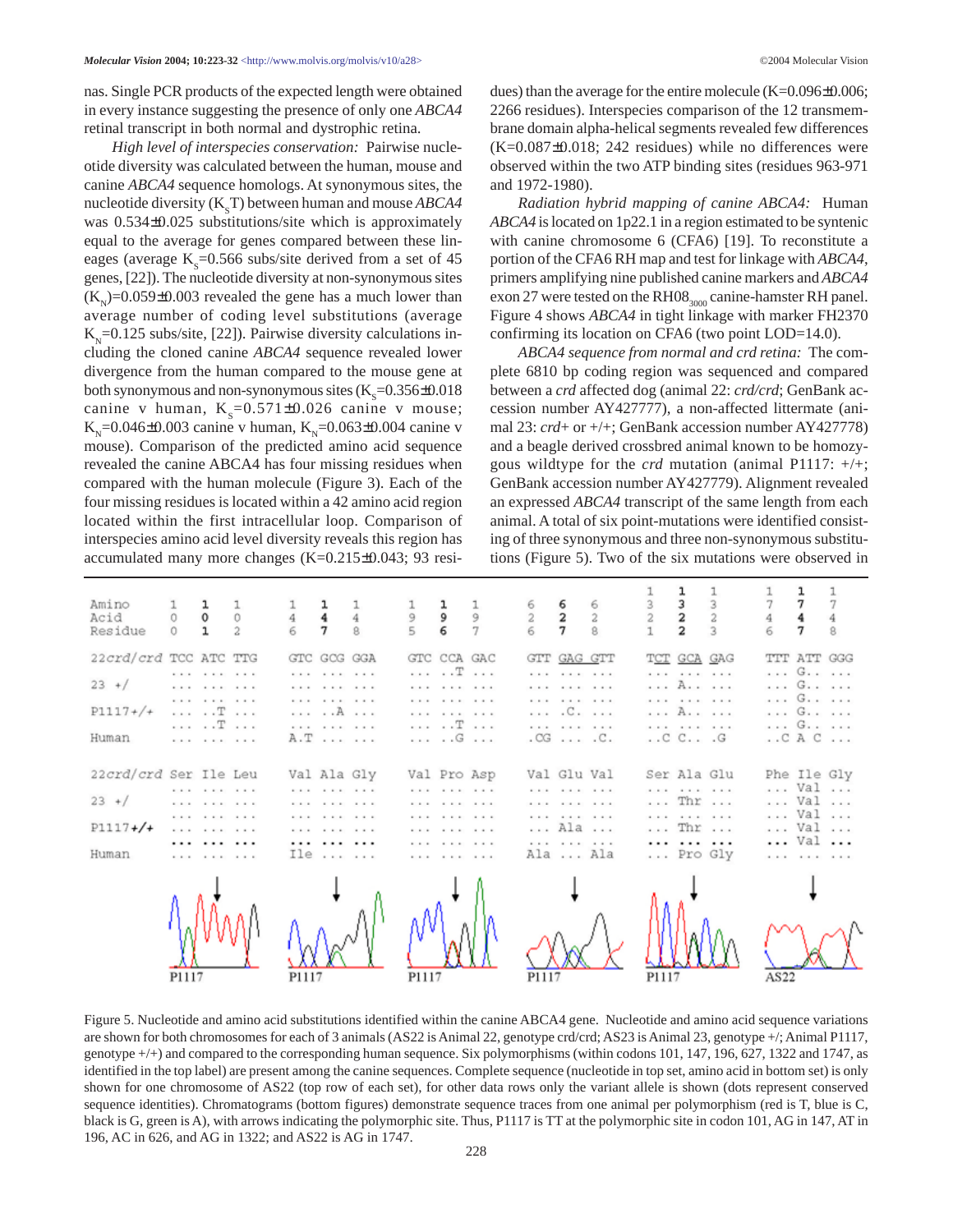the heterozygous state within the affected animal 22 while another three were observed only within the homozygous wildtype animal P1117 (Figure 5). The three non-synonymous substitutions result in amino acid replacements Glu627Ala, Thr1322Ala, and Val1747Ile, none of which have to date been implicated in the pathogenesis of retinal disease in other species.

*Association analysis in crd1 and crd2 pedigrees:* In the absence of clearly pathogenic exonic sequence variants, association analysis was conducted to investigate the segregation of the identified *ABCA4* polymorphisms within the resource pedigrees. Restriction endonuclease based diagnostic PCR assays were designed to determine the nucleotide sequence at both the Glu627Ala and Thr1322Ala mutations. Genotypic data from these two *ABCA4* polymorphisms and two CFA6 microsatellites (CFA6-2A11 and C06.636) permitted construction and examination of chromosomal haplotypes within the disease pedigrees. Assuming a recessive mode of inheritance, symptomatic F2 animals are predicted to possess the same haplotype combination as their affected grandparent for the chromosomal region containing the casual mutation. Inspec-



Figure 6. Association data for CFA6 polymorphisms in a pedigree segregating a canine cone-rod dystrophy. Association data for CFA6 polymorphisms within a subset of pedigrees segregating canine conerod dystrophy. Haplotypes derived from two CFA6 microsatellites (2A11 and C06.636) and two exonic *ABCA4* point substitutions are shown below each animal. The horizontal line indicates a recombination event observed in animal 25.

tion of the CFA6 haplotypes present within a number of F2 animals showed this was not the case (Figure 6). The affected F2 animal 27, for example, inherited a chromosomal haplotype [180-C-A-160 from markers CFA6-2A11, Glu627Ala, Thr1322Ala, C06.636] from its homozygous normal grandmother (animal N3). Similar analyses of a further seven affected and eight non-affected F2 animals revealed a total of eight animals which were discordant between their CFA6 haplotypes and their cone-rod dystrophic phenotype (animals 17, 18, 20, 27, 40, 41 55, 56). This clearly excludes *ABCA4* and the surrounding CFA6 region as causal to the disease originating from both founding animals.

*Association analysis with canine PRA:* Two identified *ABCA4* polymorphisms were also genotyped in a set of PRA affected and non-affected animals from 11 additional dog breeds. Table 2 shows that affected members in nine of the eleven breeds were heterozygous at one or both of the polymorphic positions. One of the remaining two breeds (akita) has affected members homozygous for different haplotypes while the second breed (Glen of Imaal terrier) has PRA affected animals sharing the same homozygous genotype with phenotypically normal animals. Examination of the haplotypes arising from the two polymorphic positions revealed all four theoretically possible genotypic combinations were observed in the set of 67 dogs. The two SNPs are tightly linked but not in complete linkage disequilibrium (D'=0.844).

#### **DISCUSSION**

The development of animal models of ocular disease is required for the testing and evaluation of treatment strategies relevant to human. Investigation within canine populations has identified a number of disease models, and the present studies aimed to document and investigate a retinal phenotype observed within a population of pit bull terrier derived animals. The disease in adult dogs is broadly similar to other early onset hereditary retinal degenerations in the dog, but the differences seen in younger dogs are likely to be more significant. In particular, compared to rod-cone dysplasia type 1 (*rcd1*), for example, the early severe loss of cone function as assessed both by ERG and clinical assessment of visual function is striking. In *rcd1* the primary cell biologic defect affects rods, and cones only seem to die as a consequence of the loss of rods. This is also generally held to be true for other forms of PRA and for RP. In the present disease, however, cone dysfunction is at least synchronous with the rod dysfunction, and is the main cause of the early clinical manifestations. No other form of PRA exhibits dayblindness as early as do these affected dogs, and no other form of PRA exhibits such early, rapid, and severe loss of cone ERG function both in absolute terms and relative to the loss of rod function. We therefore classify their disease as an early onset cone rod dystrophy.

Because morphologic examination of affected eyes has so far been from dogs over 6 months of age, we have only limited insight into the natural history of either disease or the differences between *crd1* and *crd2*, except that both are extremely fast and severe. Further studies of much younger af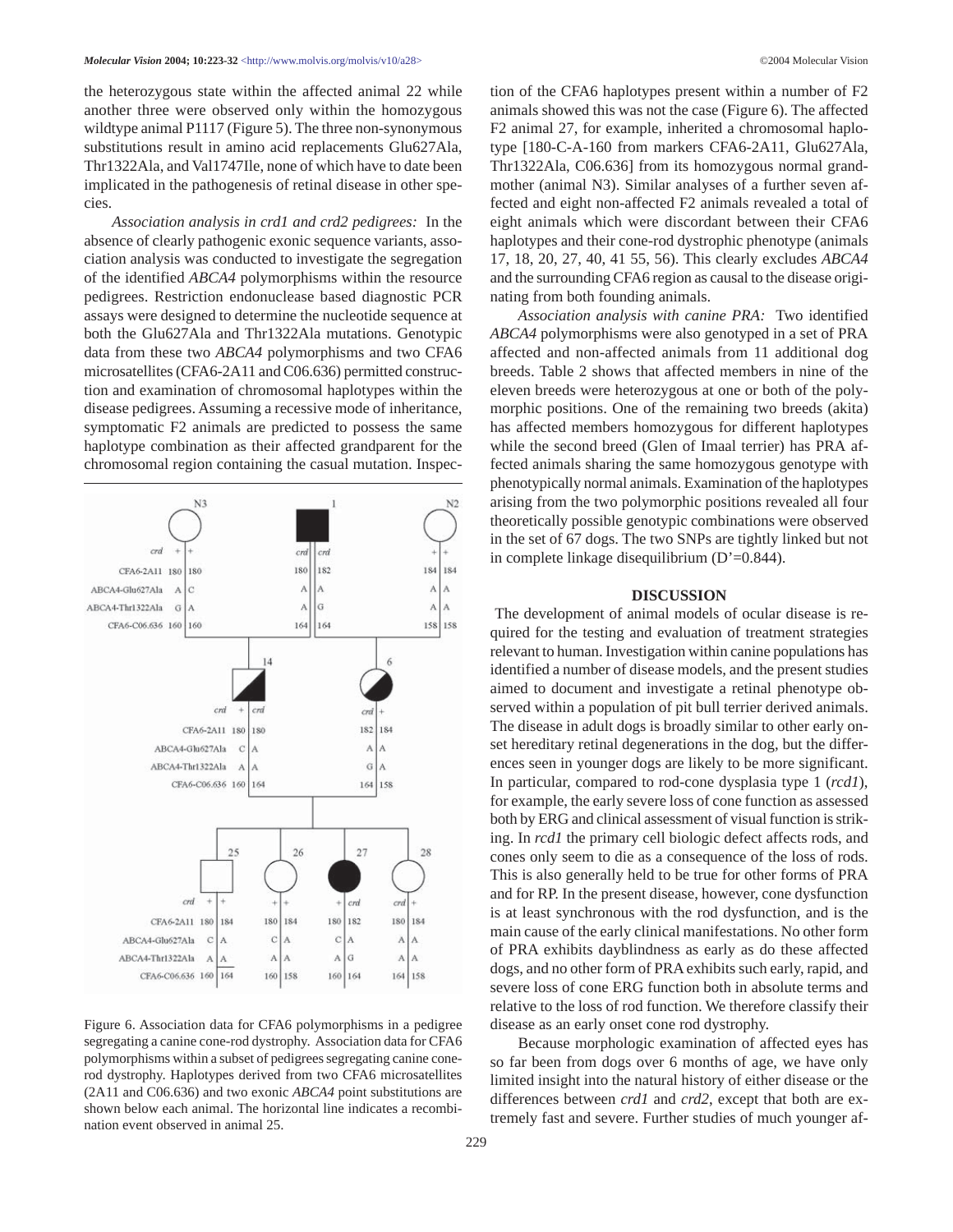fected tissues will be necessary to better understand these diseases.

Breedings designed to test allelism of the disease(s) affecting the two founders produced ten offspring all of which proved non-affected, by criteria that reliably demonstrate disease in inbred affected descendants of either founder. This unexpectedly established that the phenotype in these dogs represents not one new disease but two different, non-allelic diseases. That is, the diseases in the two founders derive from non-allelic mutations. For mapping the disease locus in these pedigrees, and evaluation of candidate genes, it is thus critical to evaluate each arm of the pedigree independently. For these reasons we refer to the locus and disease derived from Animal 3 as *crd1*, and from Animal 1 as *crd2*, for cone rod dystrophy type 1 and 2, respectively. In young animals, it is possible to distinguish *crd1* from *crd2*, as cone ERG function in the former is apparently absent at the earliest age tested, but in the latter, although severely reduced, it is recordable. In retrospect this difference was present between the ERGs recorded from animals 73 and 78 used in the complementation test (data not shown), but at the time was thought to be within the range of variation of what was expected to be a single disease. This difference disappears in older dogs as the diseases progress.

The number of genes or loci currently identified with CRD in humans is relatively few, compared to those for RP. Only four, *ABCA4* (HSA) [10,11,23-25], CORD8 (HSA1q12-q24) [26], CORD9 (HSA8p11) [27], and *RPGRIP1* (14q11) [28], have so far been incriminated in nonsyndromic autosomal recessive CRD. Of these 4 loci, *ABCA4* appears to account for a plurality of known autosomal recessive CRD patients [11,23,24]. As a first step towards identifying the genes involved in *crd1* and *crd2*, *ABCA4* was therefore selected to be tested as a candidate gene.

Retinal mRNA was used as the template to sequence all 50 exons of the wildtype canine *ABCA4* homolog. This allowed pairwise comparison of the nucleotide diversity with both human and mouse *ABCA4* and revealed a gene with higher than average synonymous but lower than average non-synonymous divergence. This likely reflects a gene which holds a non-redundant metabolic function as amino acid level substitutions are heavily selected against. This is consistent with the large number of identified pathogenic substitutions identified within human populations. Translation of the obtained sequence and alignment with human ABCA4 revealed a canine protein with four less residues. Each of the four missing amino acids are clustered in a region which has accumulated many more interspecies substitutions than the average for the entire protein, suggesting an ABCA4 region of lowered functional significance. By contrast, those regions identified as critical for function including the two ATP nucleotide binding sites and transporter signature motifs [29] were almost completely conserved.

To evaluate the role of *ABCA4* in the cone-rod dystrophy disease described herein, comparative sequence analysis was conducted for all 50 exons expressed in an affected (animal 22), a non-affected littermate (animal 23) and a homozygous wildtype colony animal (P1117). Three non-synonymous substitutions were identified however none appear to contribute to canine *crd*. A Glu627Ala substitution was observed in the heterozygous state only within the normal animal P1117 and is not among the growing list of 176 ABCA4 substitution mutations associated with human retinal disease (Human Gene Mutations Database). A Thr1322Ala substitution is homozygous within the affected animal (22) and heterozygous in the others, however Thr1322 is neither conserved within human ABCA4 or its substitution implicated with human disease. In addition, replacement of Thr1322 with a non-polar residue (Ala) introduces an amino acid highly similar to Pro1322 found in human ABCA4 indicating it is likely nonpathogenic in the dog. The third non-synonymous substitution (Val1747 Ile) is heterozygous in the affected animal and replacement of Val1747 with Ile reconstitutes the amino acid present within the human molecule.

The presence of heterozygous positions, when detected within affected individuals, has been used as evidence to exclude candidate genes from involvement in autosomal recessive canine PRA [30,31]. Testing in this study revealed heterozygosity at *ABCA4* exonic variants within a limited sample of affected individuals from nine of the eleven breeds examined. While this argues against the involvement of *ABCA4* with PRA in these breeds, it does not by itself constitute exclusion. Pairwise LD between the two *ABCA4* exonic SNPs showed they are tightly linked but not in complete disequilibrium (the genotype at one does not perfectly predict the genotype at the other). Exons 13 and 27 are separated by only 25 kB in the human homolog which indicates a neutral polymorphism, even when located within the same gene and closely linked to the mutation, may not be theoretically sufficient for exclusion. A second impediment is that disease heterogeneity may be more common in dog breeds than is widely recognized. Thus, a causal gene might be falsely excluded if a disease resulted from compound heteroallelism and exclusion was based solely on the presence of heterozygosity. Nonetheless, it is considered unlikely that *ABCA4* is a valid candidate gene for the forms of PRA in the breeds examined.

Analysis of polymorphism within even a small pedigree, as undertaken here for *crd1* and *crd2*, however, ensures exclusion of causal sequence variants in promoter or other regulatory elements physically located with the gene under investigation. We therefore confidently conclude that *ABCA4* can be excluded as the gene causing either *crd1* or *crd2*. This leaves open the question of which genes do cause these diseases. Because the canine retina developes postnatally, rather than prenatally as in humans, it can be argued that one or both of these 2 diseases might correspond to one of the apparently earlier onset human diseases classified as Leber Congenital Amaurosis. This would expand the list of candidate genes that might be worth evaluating individually before undertaking a genome wide screen. Such studies are currently underway.

#### **ACKNOWLEDGEMENTS**

This work was supported by NEI/NIH Grants EY06855, EY13729, and EY13132; the Foundation Fighting Blindness, The Morris Animal Foundation/The Seeing Eye, Inc.; The Glen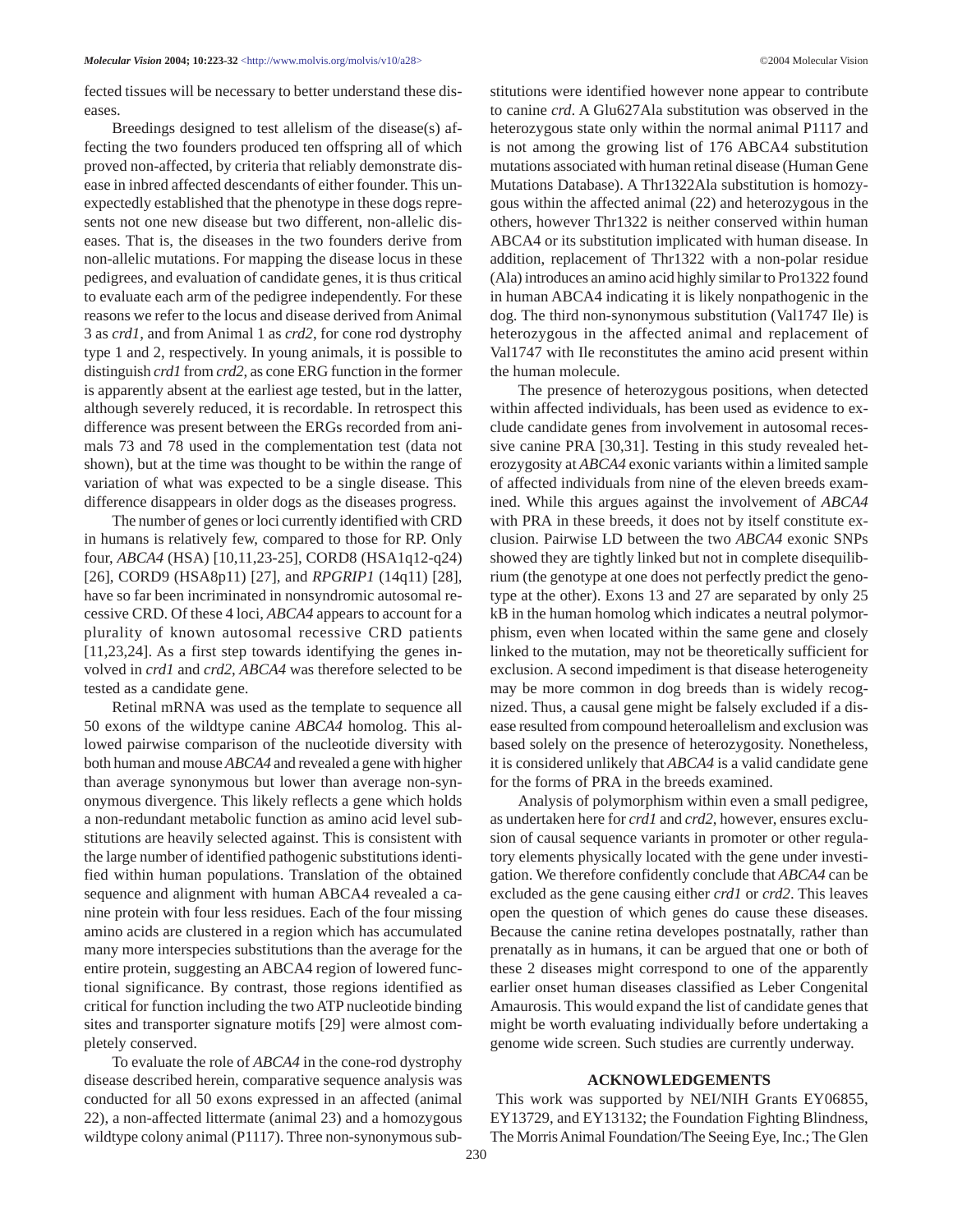of Imaal Terrier Club of America; and a grant from the Cornell University Center for Biotechnology and the New York State Office of Science, Technology, and Academic Research.

#### **REFERENCES**

- 1. Kijas JW, Cideciyan AV, Aleman TS, Pianta MJ, Pearce-Kelling SE, Miller BJ, Jacobson SG, Aguirre GD, Acland GM. Naturally occurring rhodopsin mutation in the dog causes retinal dysfunction and degeneration mimicking human dominant retinitis pigmentosa. Proc Natl Acad Sci U S A 2002; 99:6328-33.
- 2. Acland GM, Aguirre GD, Ray J, Zhang Q, Aleman TS, Cideciyan AV, Pearce-Kelling SE, Anand V, Zeng Y, Maguire AM, Jacobson SG, Hauswirth WW, Bennett J. Gene therapy restores vision in a canine model of childhood blindness. Nat Genet 2001; 28:92- 5.
- 3. Petersen-Jones SM, Entz DD, Sargan DR. cGMP phosphodiesterase-alpha mutation causes progressive retinal atrophy in the Cardigan Welsh corgi dog. Invest Ophthalmol Vis Sci 1999; 40:1637-44.
- 4. Suber ML, Pittler SJ, Qin N, Wright GC, Holcombe V, Lee RH, Craft CM, Lolley RN, Baehr W, Hurwitz RL. Irish setter dogs affected with rod/cone dysplasia contain a nonsense mutation in the rod cGMP phosphodiesterase beta-subunit gene. Proc Natl Acad Sci U S A 1993; 90:3968-72.
- 5. Aguirre GD, Baldwin V, Pearce-Kelling S, Narfstrom K, Ray K, Acland GM. Congenital stationary night blindness in the dog: common mutation in the RPE65 gene indicates founder effect. Mol Vis 1998; 4:23 .
- 6. Zhang Q, Acland GM, Wu WX, Johnson JL, Pearce-Kelling S, Tulloch B, Vervoort R, Wright AF, Aguirre GD. Different RPGR exon ORF15 mutations in Canids provide insights into photoreceptor cell degeneration. Hum Mol Genet 2002; 11:993-1003.
- 7. Sidjanin DJ, Lowe JK, McElwee JL, Milne BS, Phippen TM, Sargan DR, Aguirre GD, Acland GM, Ostrander EA. Canine CNGB3 mutations establish cone degeneration as orthologous to the human achromatopsia locus ACHM3. Hum Mol Genet 2002; 11:1823-33.
- 8. Allikmets R, Shroyer NF, Singh N, Seddon JM, Lewis RA, Bernstein PS, Peiffer A, Zabriskie NA, Li Y, Hutchinson A, Dean M, Lupski JR, Leppert M. Mutation of the Stargardt disease gene (ABCR) in age-related macular degeneration. Science 1997; 277:1805-7.
- 9. Allikmets R, Singh N, Sun H, Shroyer NF, Hutchinson A, Chidambaram A, Gerrard B, Baird L, Stauffer D, Peiffer A, Rattner A, Smallwood P, Li Y, Anderson KL, Lewis RA, Nathans J, Leppert M, Dean M, Lupski JR. A photoreceptor cell-specific ATP-binding transporter gene (ABCR) is mutated in recessive Stargardt macular dystrophy. Nat Genet 1997; 15:236-46. Erratum in: Nat Genet 1997; 17:122.
- 10. Cremers FP, van de Pol DJ, van Driel M, den Hollander AI, van Haren FJ, Knoers NV, Tijmes N, Bergen AA, Rohrschneider K, Blankenagel A, Pinckers AJ, Deutman AF, Hoyng CB. Autosomal recessive retinitis pigmentosa and cone-rod dystrophy caused by splice site mutations in the Stargardt's disease gene ABCR. Hum Mol Genet 1998; 7:355-62.
- 11. Maugeri A, Klevering BJ, Rohrschneider K, Blankenagel A, Brunner HG, Deutman AF, Hoyng CB, Cremers FP. Mutations in the ABCA4 (ABCR) gene are the major cause of autosomal recessive cone-rod dystrophy. Am J Hum Genet 2000; 67:960- 6.
- 12. Sun H, Nathans J. Stargardt's ABCR is localized to the disc membrane of retinal rod outer segments. Nat Genet 1997; 17:15-6.
- 13. Allikmets R, Wasserman WW, Hutchinson A, Smallwood P, Nathans J, Rogan PK, Schneider TD, Dean M. Organization of the ABCR gene: analysis of promoter and splice junction sequences. Gene 1998; 215:111-22.
- 14. Acland GM, Aguirre GD. Retinal degenerations in the dog: IV. Early retinal degeneration (erd) in Norwegian elkhounds. Exp Eye Res 1987; 44:491-521.
- 15. Acland GM. Diagnosis and differentiation of retinal diseases in small animals by electroretinography. Semin Vet Med Surg (Small Anim) 1988; 3:15-27.
- 16. Acland GM, Ray K, Mellersh CS, Langston AA, Rine J, Ostrander EA, Aguirre GD. A novel retinal degeneration locus identified by linkage and comparative mapping of canine early retinal degeneration. Genomics 1999; 59:134-42.
- 17. Kumar S, Tamura K, Jakobsen IB, Nei M. MEGA2: molecular evolutionary genetics analysis software. Bioinformatics 2001; 17:1244-5.
- 18. Rozas J, Rozas R. DnaSP version 3: an integrated program for molecular population genetics and molecular evolution analysis. Bioinformatics 1999; 15:174-5.
- 19. Breen M, Jouquand S, Renier C, Mellersh CS, Hitte C, Holmes NG, Cheron A, Suter N, Vignaux F, Bristow AE, Priat C, McCann E, Andre C, Boundy S, Gitsham P, Thomas R, Bridge WL, Spriggs HF, Ryder EJ, Curson A, Sampson J, Ostrander EA, Binns MM, Galibert F. Chromosome-specific single-locus FISH probes allow anchorage of an 1800-marker integrated radiationhybrid/linkage map of the domestic dog genome to all chromosomes. Genome Res 2001; 11:1784-95.
- 20. Akhmedov NB, Baldwin VJ, Zangerl B, Kijas JW, Hunter L, Minoofar KD, Mellersh C, Ostrander EA, Acland GM, Farber DB, Aguirre GD. Cloning and characterization of the canine photoreceptor specific cone-rod homeobox (CRX) gene and evaluation as a candidate for early onset photoreceptor diseases in the dog. Mol Vis 2002; 8:79-84 .
- 21. Matise TC, Perlin M, Chakravarti A. Automated construction of genetic linkage maps using an expert system (MultiMap): a human genome linkage map. Nat Genet 1994; 6:384-90. Erratum in: Nat Genet 1994; 7:215.
- 22. Li W. Molecular Evolution. Sunderland (MA): Sinauer Associates; 1997.
- 23. Ducroq D, Rozet JM, Gerber S, Perrault I, Barbet D, Hanein S, Hakiki S, Dufier JL, Munnich A, Hamel C, Kaplan J. The ABCA4 gene in autosomal recessive cone-rod dystrophies. Am J Hum Genet 2002; 71:1480-2.
- 24. Fishman GA, Stone EM, Eliason DA, Taylor CM, Lindeman M, Derlacki DJ. ABCA4 gene sequence variations in patients with autosomal recessive cone-rod dystrophy. Arch Ophthalmol 2003; 121:851-5.
- 25. Klevering BJ, Blankenagel A, Maugeri A, Cremers FP, Hoyng CB, Rohrschneider K. Phenotypic spectrum of autosomal recessive cone-rod dystrophies caused by mutations in the ABCA4 (ABCR) gene. Invest Ophthalmol Vis Sci 2002; 43:1980-5.
- 26. Khaliq S, Hameed A, Ismail M, Anwar K, Leroy BP, Mehdi SQ, Payne AM, Bhattacharya SS. Novel locus for autosomal recessive cone-rod dystrophy CORD8 mapping to chromosome 1q12- Q24. Invest Ophthalmol Vis Sci 2000; 41:3709-12.
- 27. Danciger M, Hendrickson J, Lyon J, Toomes C, McHale JC, Fishman GA, Inglehearn CF, Jacobson SG, Farber DB. CORD9 a new locus for arCRD: mapping to 8p11, estimation of frequency, evaluation of a candidate gene. Invest Ophthalmol Vis Sci 2001; 42:2458-65.
- 28. Hameed A, Abid A, Aziz A, Ismail M, Mehdi SQ, Khaliq S. Evidence of RPGRIP1 gene mutations associated with recessive